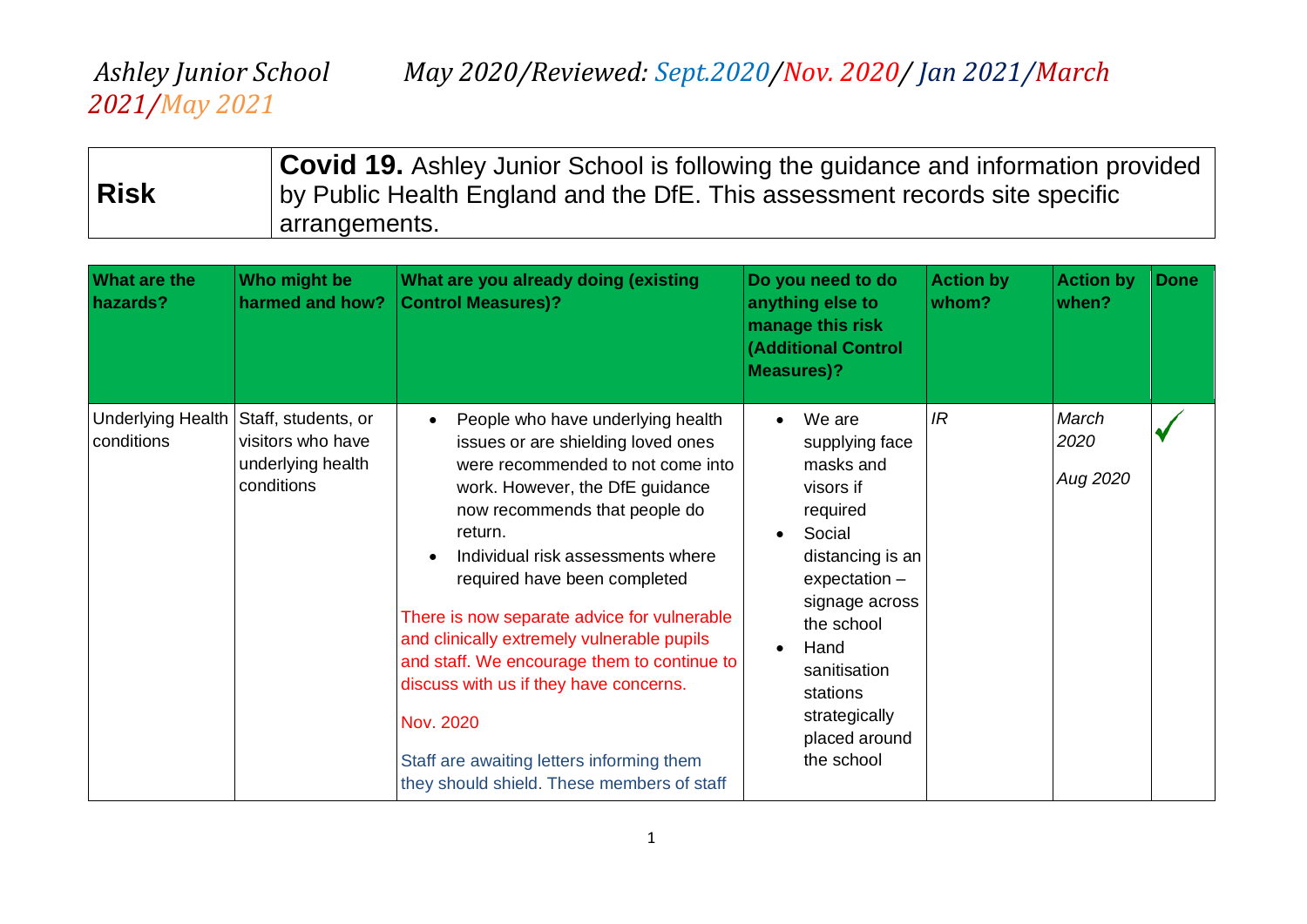| <b>What are the</b><br>hazards? | Who might be<br>harmed and how? | What are you already doing (existing<br><b>Control Measures)?</b>                                                                                                                                                                                                                                                                                                                                                                                                                                          | Do you need to do<br>anything else to<br>manage this risk<br><b>(Additional Control</b><br><b>Measures)?</b>                                                                                                | <b>Action by</b><br>whom? | <b>Action by</b><br>when? | <b>Done</b> |
|---------------------------------|---------------------------------|------------------------------------------------------------------------------------------------------------------------------------------------------------------------------------------------------------------------------------------------------------------------------------------------------------------------------------------------------------------------------------------------------------------------------------------------------------------------------------------------------------|-------------------------------------------------------------------------------------------------------------------------------------------------------------------------------------------------------------|---------------------------|---------------------------|-------------|
|                                 |                                 | will be instructed to work from home. Jan<br>2021<br>Latest advice suggests shielding is no<br>longer necessary as we have the<br>vaccination roll-out March 2021                                                                                                                                                                                                                                                                                                                                          |                                                                                                                                                                                                             |                           |                           |             |
| Group<br>transmission           | Students, staff,<br>visitors    | Social distancing guidelines are<br>enforced as much as possible<br>Pupils in class 'bubbles'. Same<br>classroom, same staff as per<br>guidance.<br>Staggered entry, break, lunch and<br>leaving times at different entry and<br>departure points<br>Breaks taken in separate and<br>different areas<br>Clear routes through the school.<br>Sanitisation points at strategic points<br>through the school.<br>Parents informed of protocol should<br>anyone in the group display<br>symptoms.<br>Visitors: | Signage and<br>markings have<br>been<br>purchased as a<br>prompt to all<br>Tape for<br>carpets<br><b>Markers</b><br>indicate 2<br>metres<br>Playground<br>and field<br>divided by<br>markers and<br>fencing | <b>KL</b>                 | May 2020                  |             |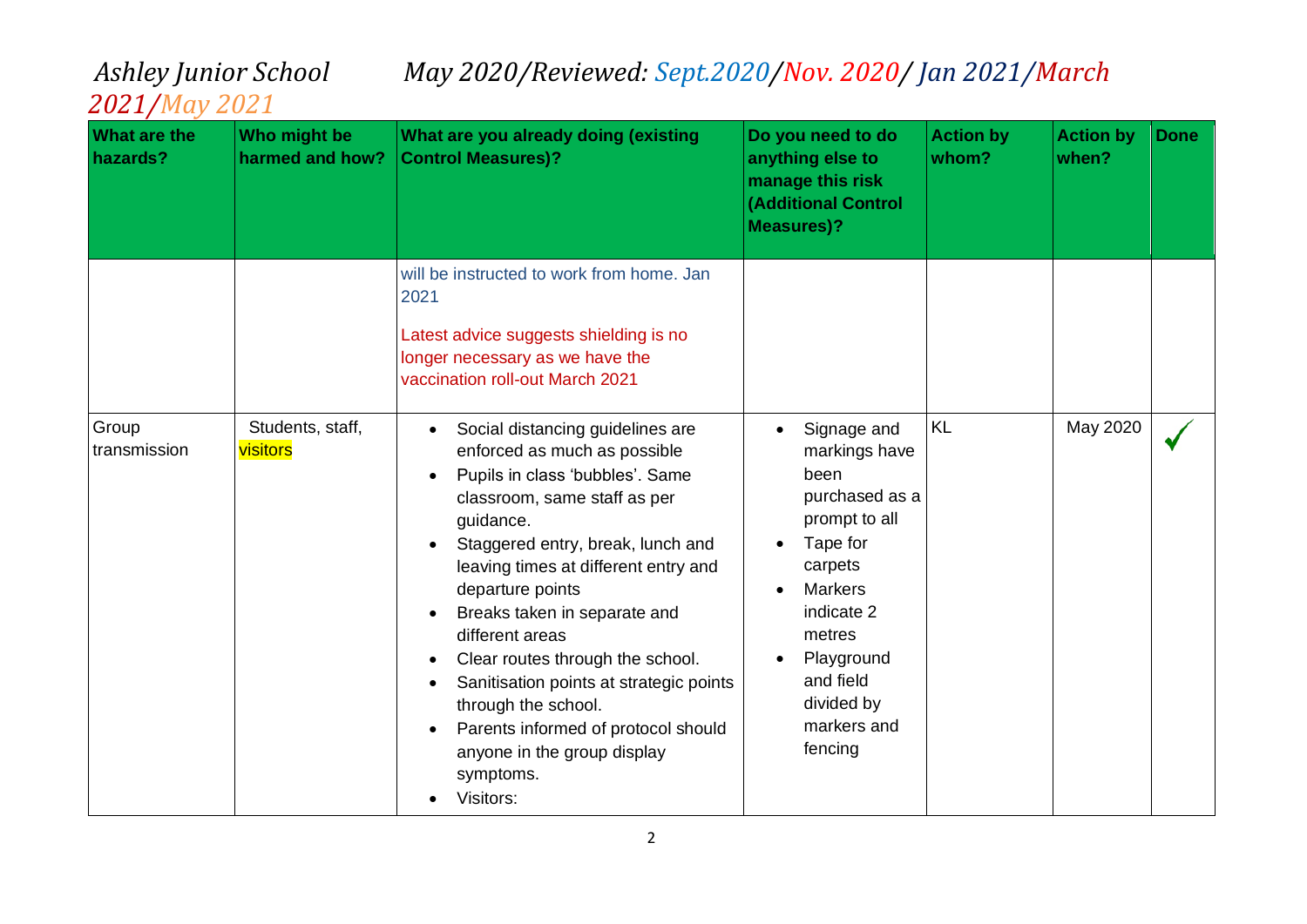| <b>What are the</b><br>hazards? | Who might be<br>harmed and how? | What are you already doing (existing<br><b>Control Measures)?</b>                                                                                                                                                                                                                                                                                                                                                                                                                                                                                                                                                                                                                                                                     | Do you need to do<br>anything else to<br>manage this risk<br><b>(Additional Control</b><br><b>Measures)?</b> | <b>Action by</b><br>whom? | <b>Action by</b><br>when? | <b>Done</b> |
|---------------------------------|---------------------------------|---------------------------------------------------------------------------------------------------------------------------------------------------------------------------------------------------------------------------------------------------------------------------------------------------------------------------------------------------------------------------------------------------------------------------------------------------------------------------------------------------------------------------------------------------------------------------------------------------------------------------------------------------------------------------------------------------------------------------------------|--------------------------------------------------------------------------------------------------------------|---------------------------|---------------------------|-------------|
|                                 |                                 | wear a mask on entry<br>$\circ$<br>are given the risk assessment<br>O<br>to read and follow<br>have all hand sanitisation<br>$\Omega$<br>highlighted<br>are escorted by a member of<br>$\circ$<br>staff<br>are offered PPE<br>$\Omega$<br>spend no more than 15<br>$\circ$<br>minutes in a classroom<br>have meeting rooms<br>$\circ$<br>ventilated<br>maintain social distance<br>$\circ$<br>during meetings<br>All staff provided with masks<br>$\bullet$<br>Staff expected to wear masks when<br>moving around the school and when<br>in close proximity to children<br>Staff must try to maintain 2m social<br>$\bullet$<br>distancing and make adjustments<br>when doing 1:1 work. E.g. stand<br>behind the child to follow text |                                                                                                              |                           |                           |             |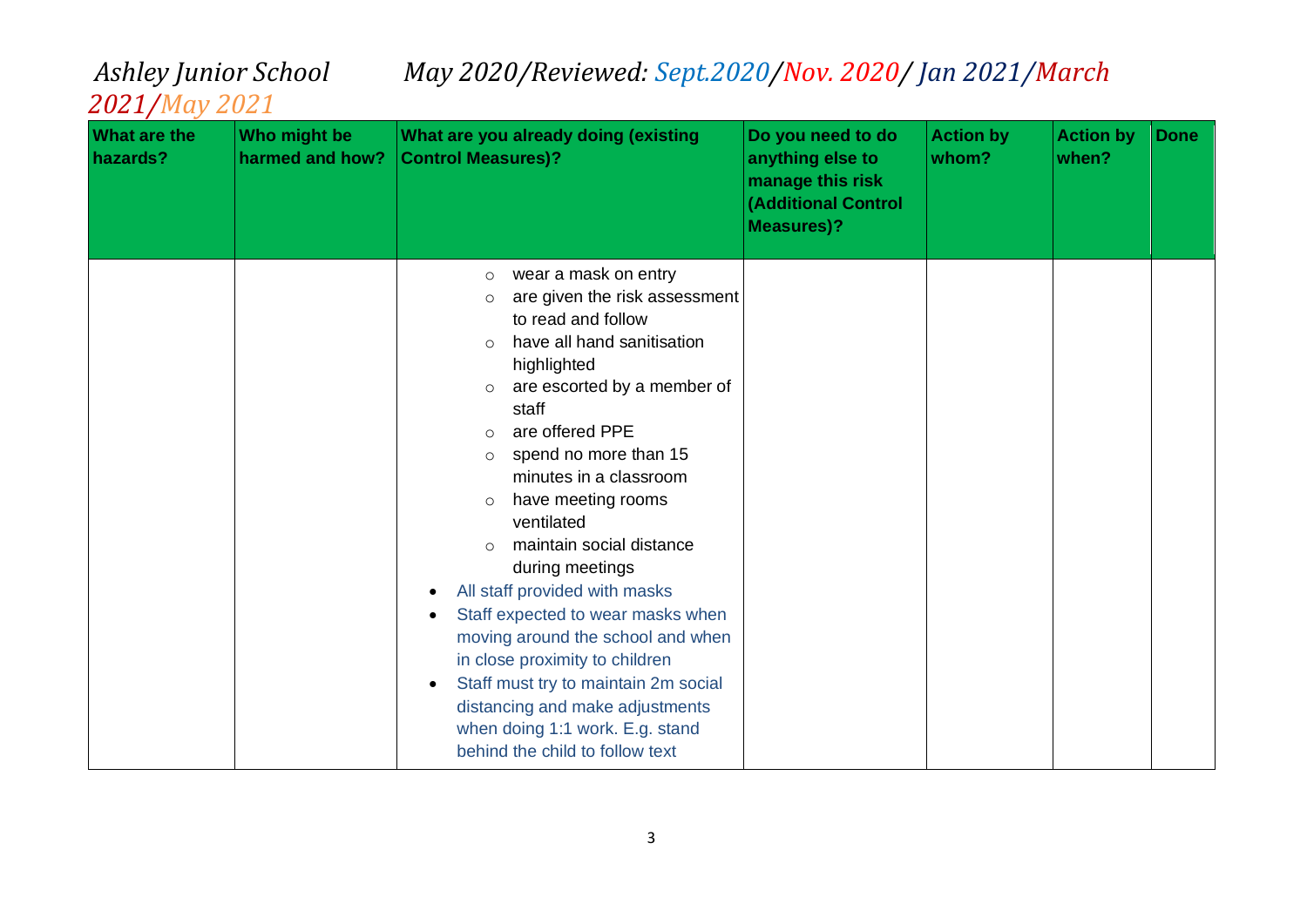| <b>What are the</b><br>hazards? | Who might be<br>harmed and how?        | What are you already doing (existing<br><b>Control Measures)?</b>                                                                                                                                                                                                                                                                                                | Do you need to do<br>anything else to<br>manage this risk<br><b>(Additional Control</b><br><b>Measures)?</b>      | <b>Action by</b><br>whom?           | <b>Action by</b><br>when? | <b>Done</b> |
|---------------------------------|----------------------------------------|------------------------------------------------------------------------------------------------------------------------------------------------------------------------------------------------------------------------------------------------------------------------------------------------------------------------------------------------------------------|-------------------------------------------------------------------------------------------------------------------|-------------------------------------|---------------------------|-------------|
|                                 |                                        | Windows and doors open to ensure<br>ventilation<br>Jan. 2021                                                                                                                                                                                                                                                                                                     |                                                                                                                   |                                     |                           |             |
| <b>Supply Teachers</b>          | Supply, pupils, staff                  | Agencies informed of expectations:<br>$\bullet$<br>Not allowed entry if displaying<br>$\circ$<br>symptoms<br><b>Risk assessment shared</b><br>$\Omega$<br>Protocols explained on entry<br>PPE available if required                                                                                                                                              | <b>Bullet point fact IR</b><br>sheet prepared<br>for supply<br>teachers                                           |                                     |                           |             |
| Specialist<br>provisions        | Staff, students,<br>connected families | Some provisions that, to a degree,<br>compromise the bubble, are<br>available:<br>Breakfast Club (Infants &<br>$\circ$<br>AJS)<br>AJS Extra - after school club<br>$\circ$<br><b>Nurture</b><br>$\circ$<br>Inclusion of children from<br>$\Omega$<br>Resourced Provision in<br>mainstream classes<br>After- school clubs within<br>$\circ$<br>year group bubbles | Social<br>distancing<br>Hand and<br>respiratory<br>hygiene<br><b>Risk</b><br>assessments<br>for each<br>provision | <b>HP</b><br><b>KL</b><br><b>IR</b> | 4.9.20                    |             |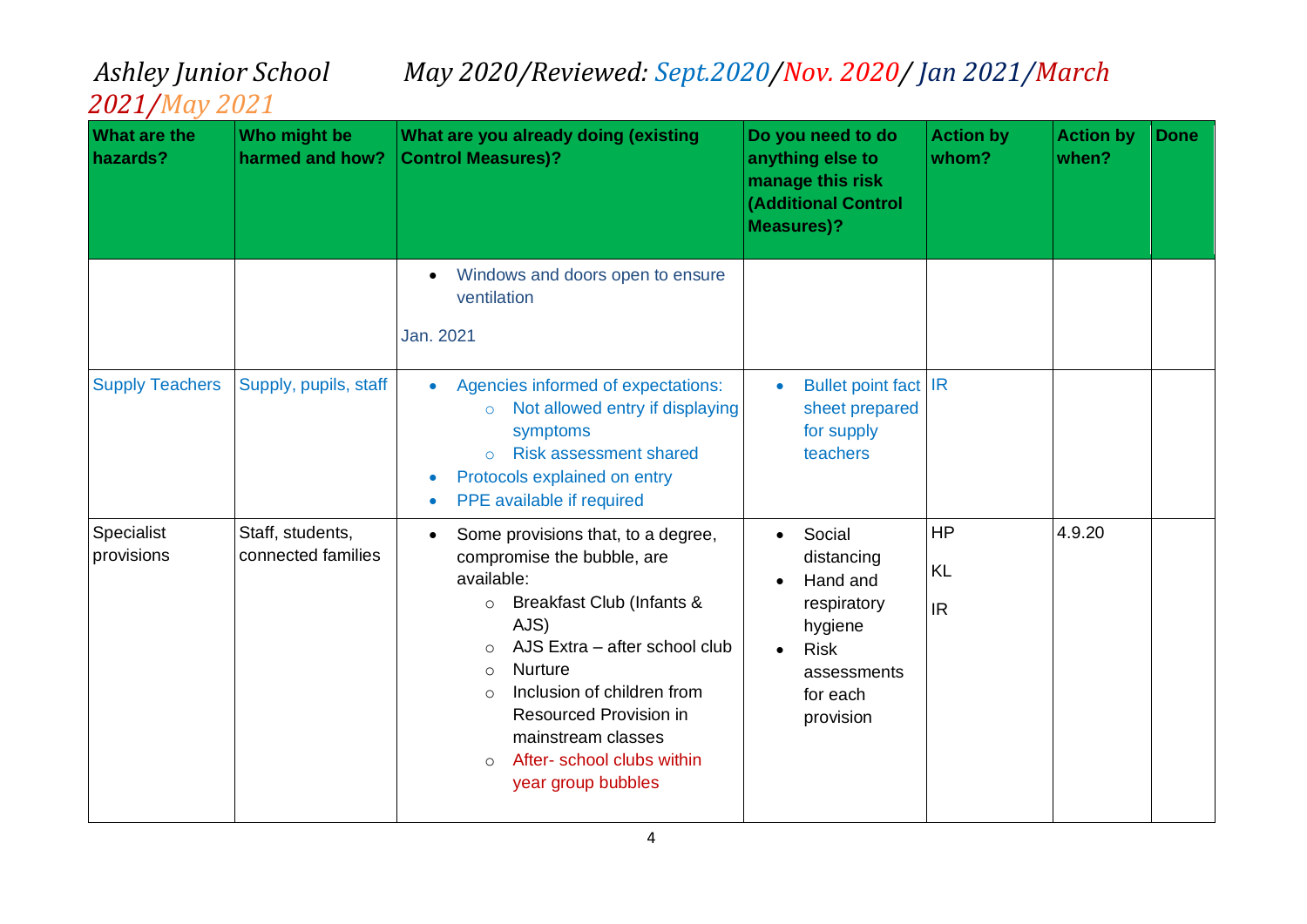| <b>What are the</b><br>hazards?                | Who might be<br>harmed and how?        | What are you already doing (existing<br><b>Control Measures)?</b>                                                                                                                                                                                                                                                                                                                                                                                                       | Do you need to do<br>anything else to<br>manage this risk<br><b>(Additional Control</b><br><b>Measures)?</b>                                                                                                   | <b>Action by</b><br>whom? | <b>Action by</b><br>when? | <b>Done</b> |
|------------------------------------------------|----------------------------------------|-------------------------------------------------------------------------------------------------------------------------------------------------------------------------------------------------------------------------------------------------------------------------------------------------------------------------------------------------------------------------------------------------------------------------------------------------------------------------|----------------------------------------------------------------------------------------------------------------------------------------------------------------------------------------------------------------|---------------------------|---------------------------|-------------|
| Poor hygiene                                   | Staff, students,<br>connected families | Strict cleaning regime with checklists<br>$\bullet$<br>All staff informed of check lists and<br>expectations<br>Additional cleaning materials<br>available in each classroom<br>Additional temporary hand washing<br>facilities built on the playground and<br>field<br>Anti-bacterial hand wash available<br>Regular hand washing with soap and<br>water<br>Pupils/staff reminded of the<br>necessity of hand washing - posters,<br>messaging<br>Clothes changed daily | Additional hand   KL<br>washing<br>facilities<br>completed:<br>8 on the field<br>2 in the quad<br>3 on the playground<br>Additional anti-<br>bac in each<br>classroom and<br>strategic points<br>in the school |                           | 26.5.2020                 |             |
| Transmission<br>while transporting<br>students | Supporting adults,<br>children         | Socially distanced seating<br>Temperatures taken<br>Regular hand wash                                                                                                                                                                                                                                                                                                                                                                                                   | LA are managing<br>using guidance                                                                                                                                                                              | LA                        |                           |             |
| Behaviour                                      | Staff, students                        | Handbook sent to parents outlining<br>adjustments to behaviour policy                                                                                                                                                                                                                                                                                                                                                                                                   | Send handbook to<br>parents                                                                                                                                                                                    | <b>IR</b>                 | 27.5.2020                 |             |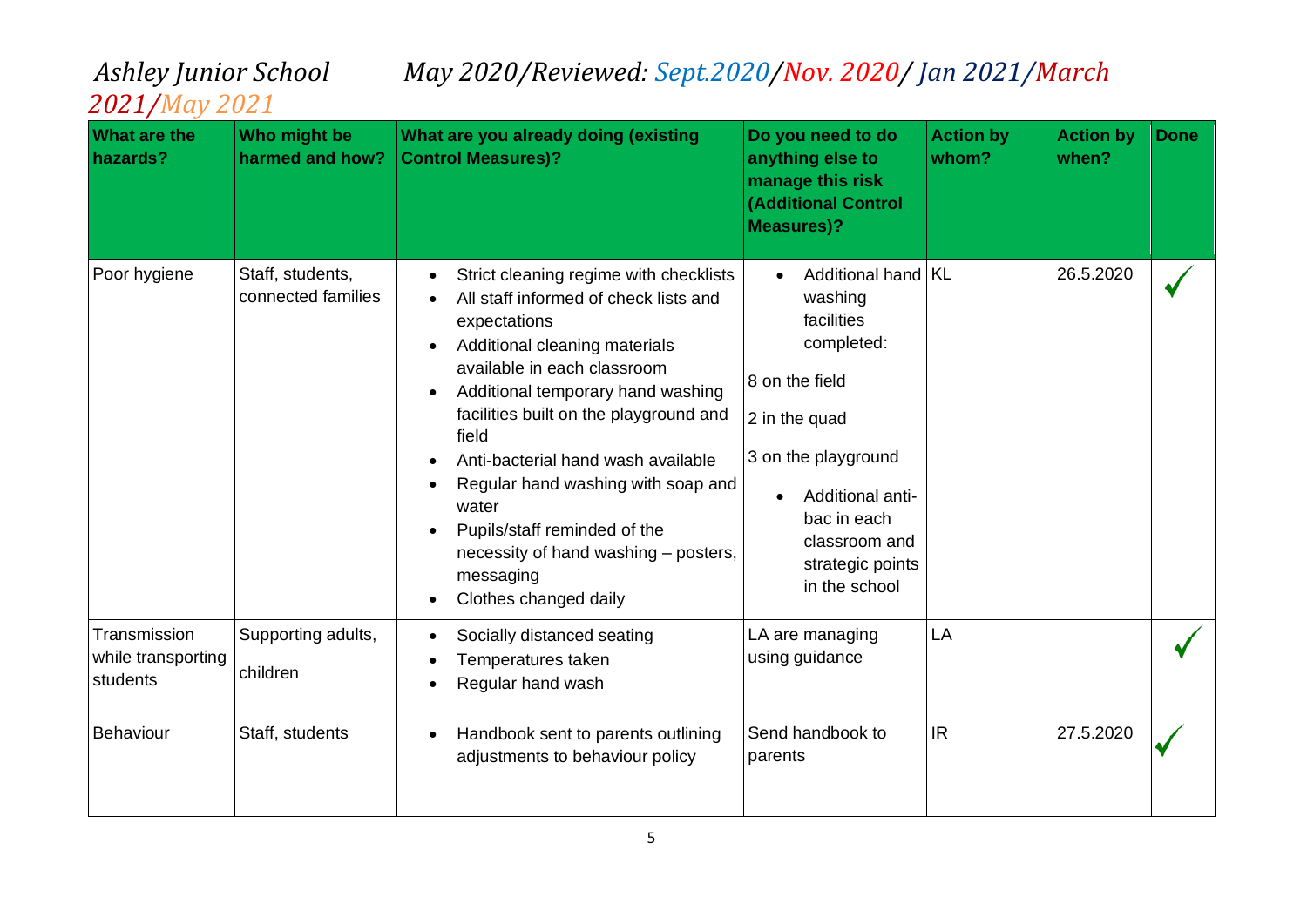| <b>What are the</b><br>hazards?          | Who might be<br>harmed and how? | What are you already doing (existing<br><b>Control Measures)?</b>                                                                                                                                                                                      | Do you need to do<br>anything else to<br>manage this risk<br><b>(Additional Control</b><br><b>Measures)?</b>                     | <b>Action by</b><br>whom?  | <b>Action by</b><br>when? | <b>Done</b> |
|------------------------------------------|---------------------------------|--------------------------------------------------------------------------------------------------------------------------------------------------------------------------------------------------------------------------------------------------------|----------------------------------------------------------------------------------------------------------------------------------|----------------------------|---------------------------|-------------|
|                                          |                                 | On entry all pupils reminded of<br>expectations and consequences if<br>not met<br>Sensitive groupings looking at<br>dynamics etc.<br>INSET day 2.9.20 shared behaviour<br>$\bullet$<br>policy with all staff                                           | Reinforce in letter to<br>parents about<br>behaviour<br>expectations                                                             |                            |                           |             |
| Play equipment                           | Staff, students                 | Bags for each class created utilising<br>equipment that is easily wiped clean<br>Climbing apparatus used but in small<br>(House Team) groups at the moment<br>Handwashing/anti-bac before/after<br>play<br>Cleaning regime for equipment after<br>play | Reminder of<br>expectations to all<br>children regarding<br>equipment<br>Climbing apparatus<br>disinfected daily (not<br>Friday) | Teachers/LSAs<br><b>KL</b> |                           |             |
| Staffing for<br>emergency<br>evacuations | Staff, students                 | INSET day $1.6.20 -$ all staff<br>$\bullet$<br>attending. Outline procedures and<br>responsibilities<br>Pupils on entry have the evacuation<br>procedure explained                                                                                     | Check fire exit signage   IR/KL<br>and ensure routes are<br>communicated                                                         |                            | 29.5.20                   |             |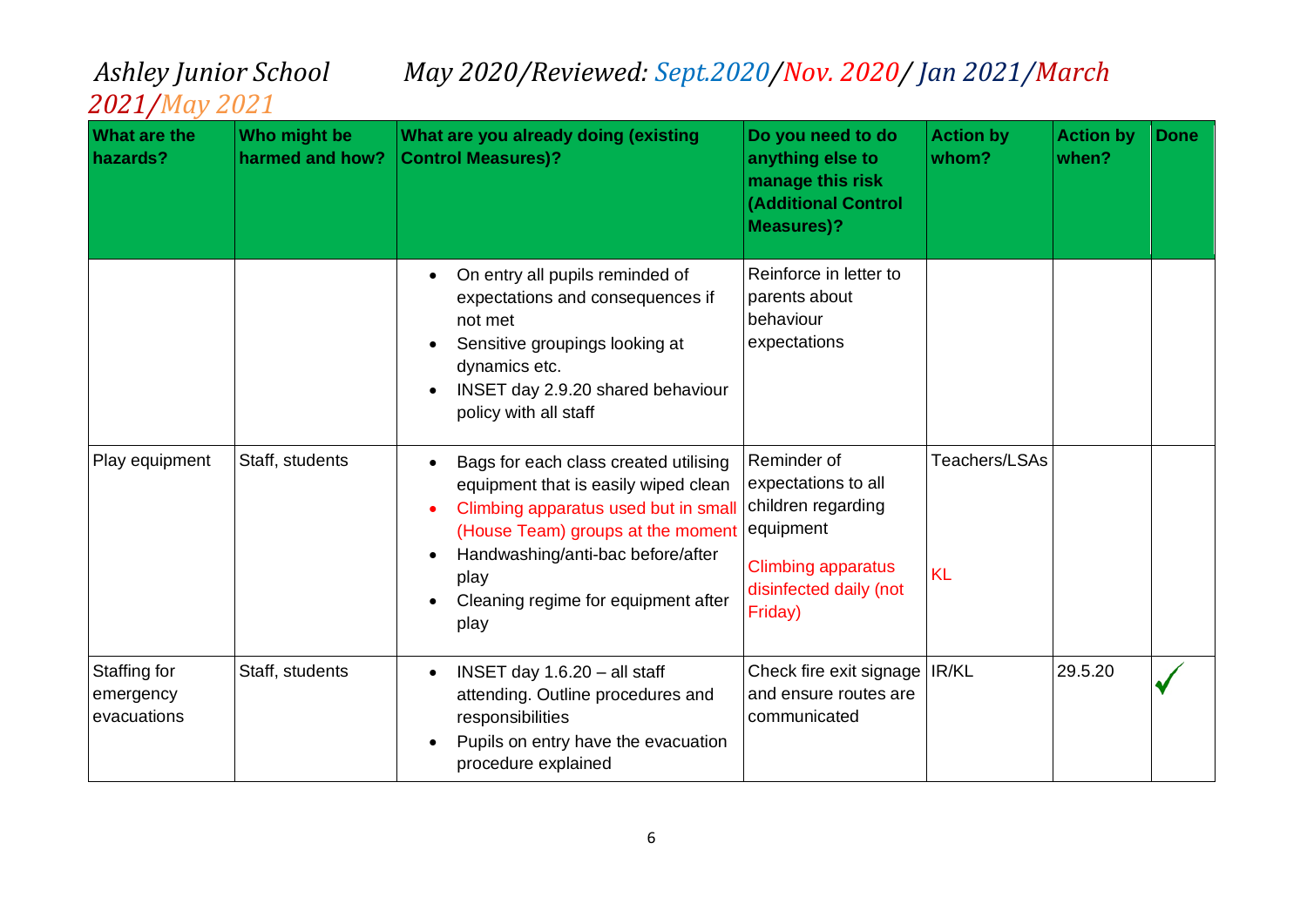| What are the<br>hazards?         | Who might be<br>harmed and how? | What are you already doing (existing<br><b>Control Measures)?</b>                                                                                                                                                                                                | Do you need to do<br>anything else to<br>manage this risk<br><b>(Additional Control</b><br><b>Measures)?</b>      | <b>Action by</b><br>whom? | <b>Action by</b><br>when? | <b>Done</b> |
|----------------------------------|---------------------------------|------------------------------------------------------------------------------------------------------------------------------------------------------------------------------------------------------------------------------------------------------------------|-------------------------------------------------------------------------------------------------------------------|---------------------------|---------------------------|-------------|
|                                  |                                 | Practice fire drill $-4.6.20$ and<br>$\bullet$<br>feedback<br>INSET day 2.09.2020 - all staff<br>$\bullet$<br>informed of systems and<br>expectations<br>Fire drill planned w/b 7.09.2020<br>$\bullet$<br>Fire drill and evacuation completed<br>16.9.2020       |                                                                                                                   |                           |                           |             |
|                                  |                                 | Fire drill completed 27.4.21<br>$\bullet$                                                                                                                                                                                                                        |                                                                                                                   |                           |                           |             |
| Staffing levels for<br>first aid | Staff, students                 | All staff are in work therefore<br>$\bullet$<br>sufficient first aid available.<br>First aid kits have been monitored<br>$\bullet$<br>and checked<br>First aid kits created for each class<br>and PPE available is attached to it<br>New staff trained 3.09.2020 | Ensure clear protocol<br>if first aid is<br>administered<br>Each class has first<br>aid kit with PPE<br>equipment | CM/IR                     | 29.5.20                   |             |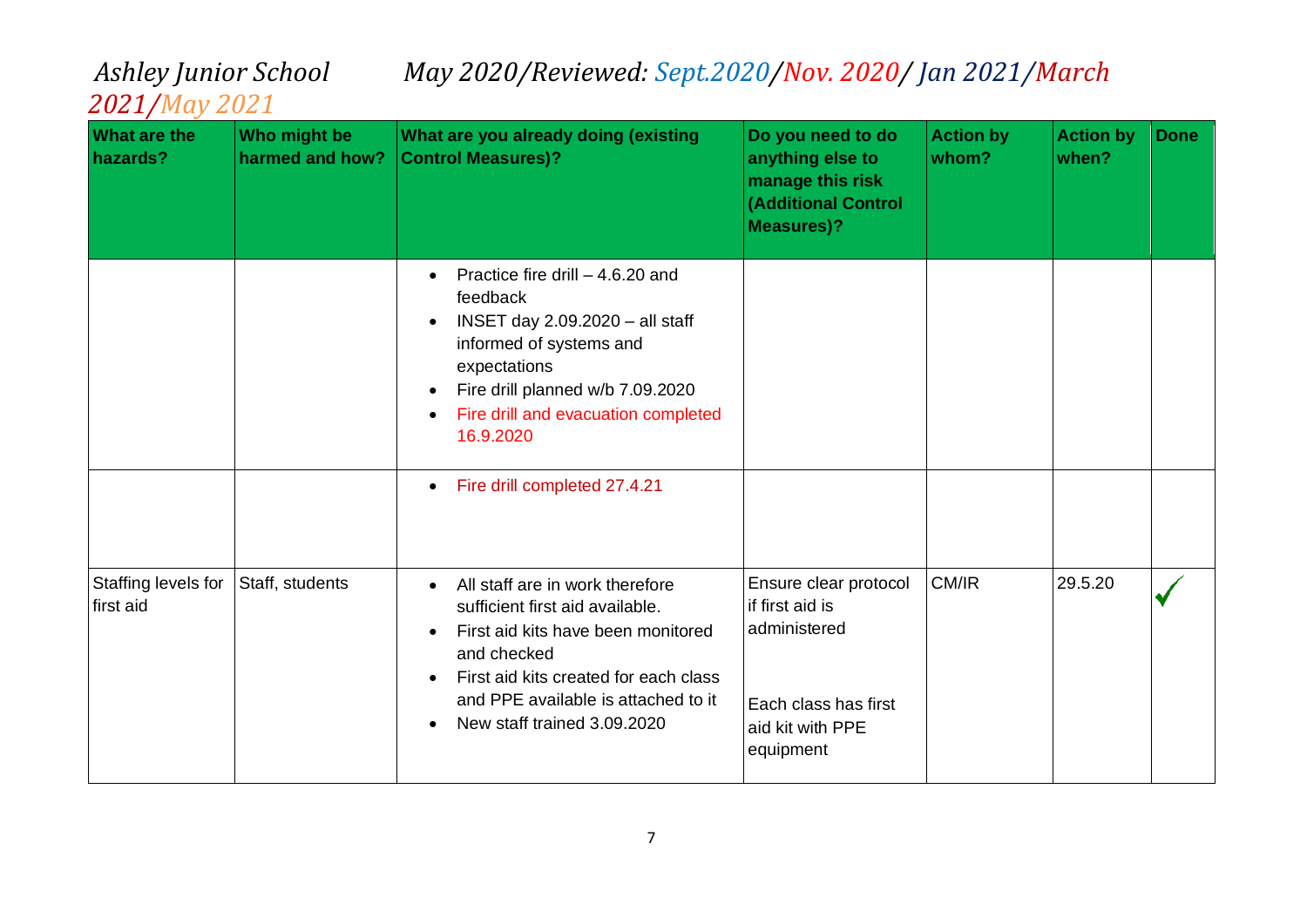| <b>What are the</b><br>hazards? | Who might be<br>harmed and how? | What are you already doing (existing<br><b>Control Measures)?</b>                                                                                                                                 | Do you need to do<br>anything else to<br>manage this risk<br><b>(Additional Control</b><br><b>Measures)?</b> | <b>Action by</b><br>whom?        | <b>Action by</b><br>when? | <b>Done</b> |
|---------------------------------|---------------------------------|---------------------------------------------------------------------------------------------------------------------------------------------------------------------------------------------------|--------------------------------------------------------------------------------------------------------------|----------------------------------|---------------------------|-------------|
| Children with<br><b>SEND</b>    | Staff, students                 | Handbook distributed to all parents<br>$\bullet$<br>Dynamic risk assessments on site -<br>assessment of behaviour/difficulties<br>Disinfectant available for equipment<br>$\bullet$<br>after use. | Maintain<br>communication with<br>parents                                                                    | IR/SW                            | ongoing                   |             |
| Lunch                           | Staff, students                 | Pupils have lunch in classrooms<br>$\bullet$<br>School meals delivered by LSA<br>Disinfectant materials in each room<br>to clean desks before and after<br>Handwashing essential<br>$\bullet$     | <b>Walking lane created</b><br>to take children to top<br>of field to eat lunch                              | <b>Teachers/LSAs</b>             |                           |             |
| Ipads                           | Staff, students                 | Each pupil has a numbered personal<br>ipad<br>At the end of each session ipads and<br>headphones if used are wiped clean<br>with anti-bacterial wipes                                             |                                                                                                              | <b>Pupils</b><br><b>Teachers</b> |                           |             |
| Library                         | Staff, students                 | Anti-bac at the door<br>Year groups allocated a day and box<br>for returns. Returns left 72 hours<br>before placing on shelves                                                                    |                                                                                                              |                                  |                           |             |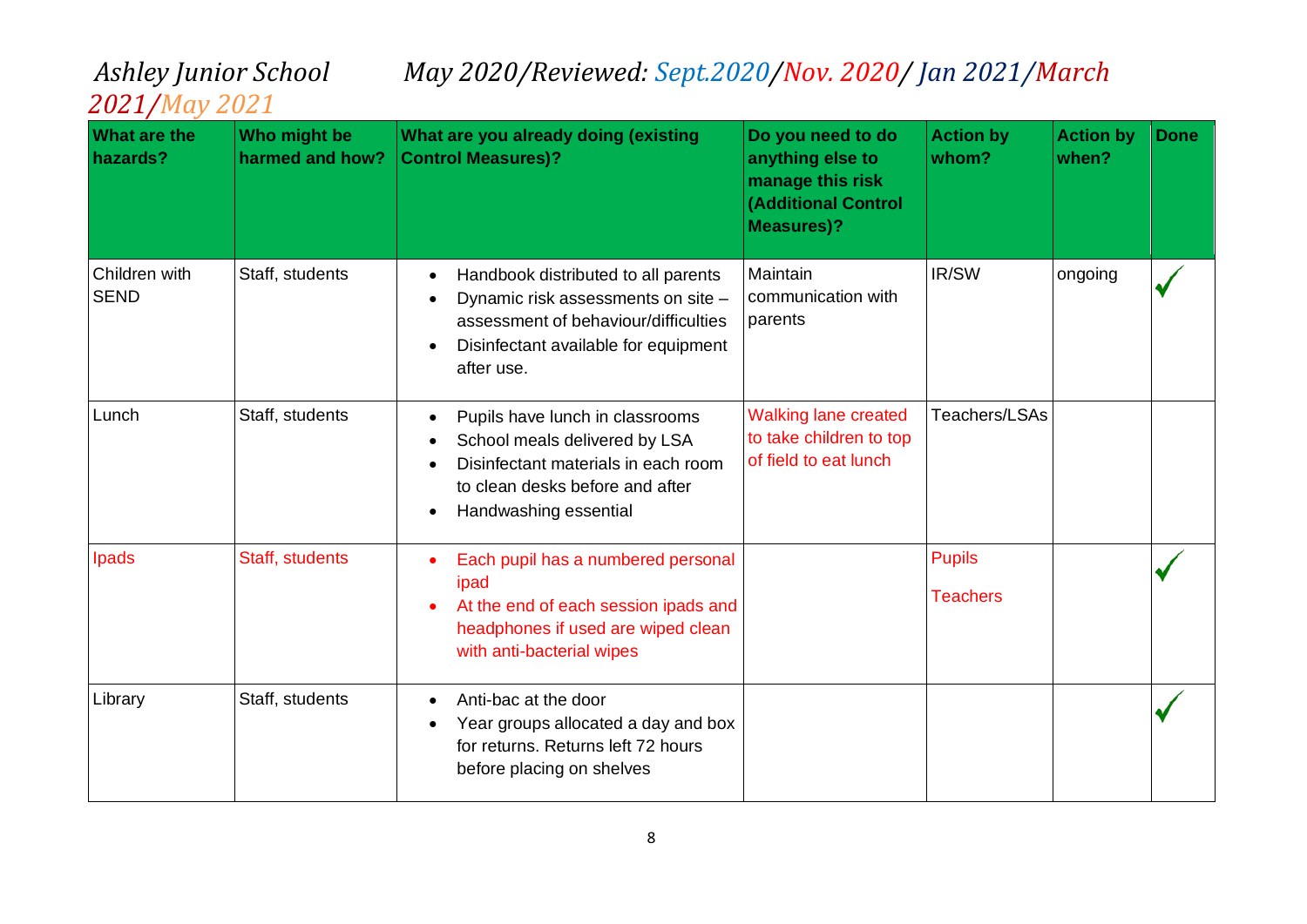| <b>What are the</b><br>hazards? | Who might be<br>harmed and how? | What are you already doing (existing<br><b>Control Measures)?</b>                                                                                                                                                                                                                                                                                                                                                                                                                                                   | Do you need to do<br>anything else to<br>manage this risk<br><b>(Additional Control</b><br><b>Measures)?</b>                                                                                                          | <b>Action by</b><br>whom? | <b>Action by</b><br>when? | <b>Done</b> |
|---------------------------------|---------------------------------|---------------------------------------------------------------------------------------------------------------------------------------------------------------------------------------------------------------------------------------------------------------------------------------------------------------------------------------------------------------------------------------------------------------------------------------------------------------------------------------------------------------------|-----------------------------------------------------------------------------------------------------------------------------------------------------------------------------------------------------------------------|---------------------------|---------------------------|-------------|
| Administration of<br>medicines  | Pupils                          | Inhalers stored in classrooms and<br>available for pupils to self administer<br>Epi-pens and other meds including<br>CD to be stored in school office and<br>distributed by office staff at lunch                                                                                                                                                                                                                                                                                                                   | All necessary<br>paperwork completed<br>by parents                                                                                                                                                                    |                           |                           |             |
| Asymptomatic<br>staff           | Staff, pupils                   | All staff are completing home testing<br>using lateral flow tests<br>Recording of tests goes to NHS and<br>school<br>If a member of staff tests positive:<br>The bubble will have to<br>$\Omega$<br>isolate until a full test is<br>completed. If this test is<br>negative staff and children<br>can return. If it is positive all<br>isolate for 10 days.<br>If a member of staff has had<br>$\circ$<br>a full test within 90 days of<br>the positive lateral tests then<br>the bubble will isolate for 10<br>days | Ensure tests are<br>stored appropriately<br>Ensure there are<br>adequate number of<br>tests on site<br>Ensure all staff are<br>recording results<br>Ensure all staff are<br>aware of process if<br>they test positive | <b>CM/DM</b>              | <b>Jan 2021</b>           |             |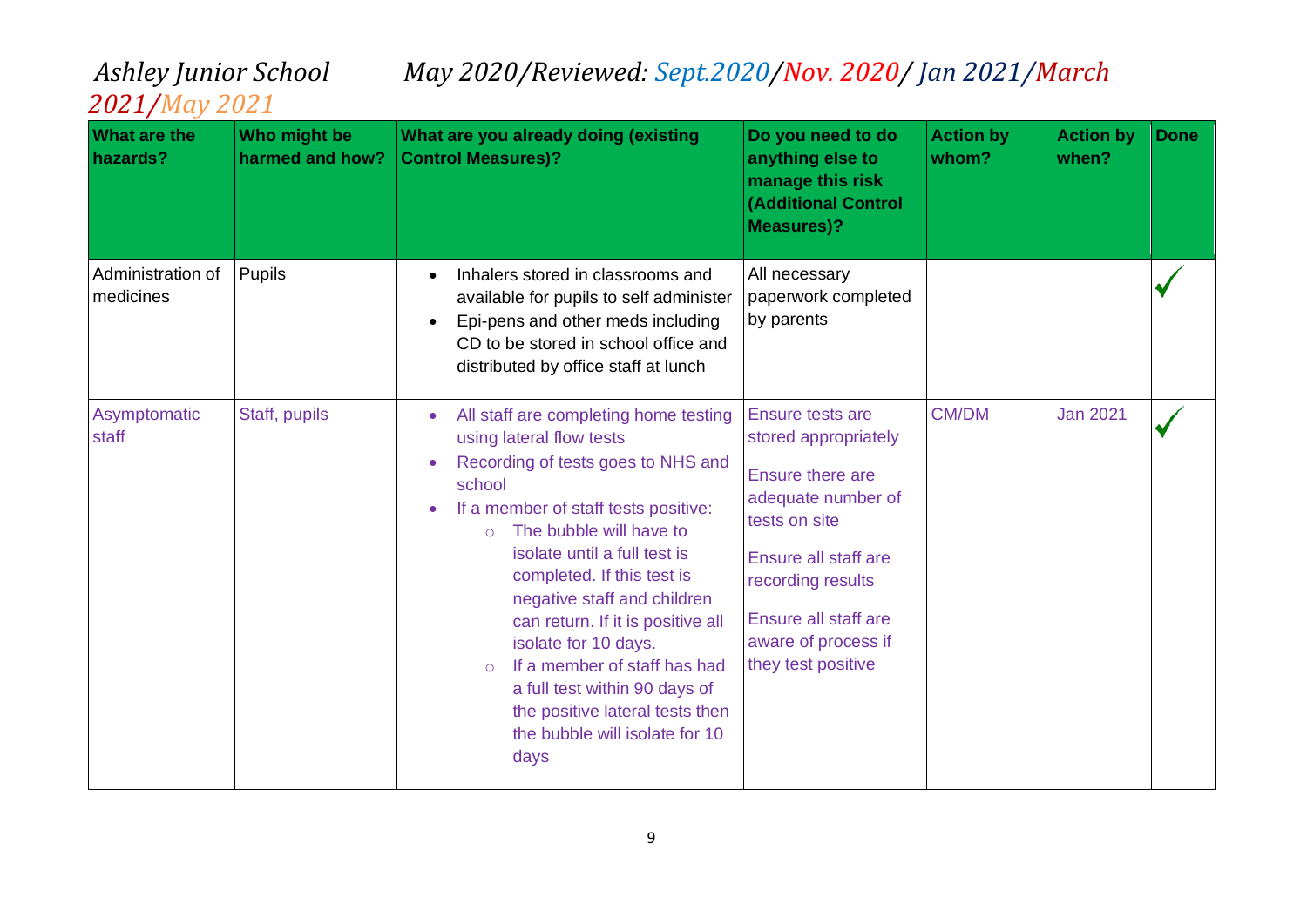| <b>What are the</b><br>hazards?       | Who might be<br>harmed and how? | What are you already doing (existing<br><b>Control Measures)?</b>                                                                                                                                                                      | Do you need to do<br>anything else to<br>manage this risk<br><b>(Additional Control</b><br><b>Measures)?</b> | <b>Action by</b><br>whom? | <b>Action by</b><br>when? | <b>Done</b> |
|---------------------------------------|---------------------------------|----------------------------------------------------------------------------------------------------------------------------------------------------------------------------------------------------------------------------------------|--------------------------------------------------------------------------------------------------------------|---------------------------|---------------------------|-------------|
| CO <sub>2</sub> levels                | Staff, pupils                   | Ventilation through open windows<br>and doors<br>Purchased monitors that indicate<br>when CO2 levels are too high.<br>Evacuate when on red                                                                                             | Inform parents                                                                                               | IR/KL                     | <b>March</b><br>2021      |             |
| Face -to-face<br>Governor<br>meetings | <b>Staff, Governors</b>         | Well ventilated room<br>$\bullet$<br><b>Spacious seating</b><br>Masks worn if chosen<br>Video link for those not willing or<br>able to attend<br>Anti-bac on entry<br>$\bullet$<br>All furniture cleaned before and after              | Inform cleaning staff                                                                                        | <b>IR</b>                 | <b>May 2021</b>           |             |
| Year group<br>assemblies              | Staff, pupils                   | 'Bubbles' extended to year groups<br>$\bullet$<br>Ventilated hall – windows and doors<br>open<br>CO <sub>2</sub> monitor to measure CO <sub>2</sub> levels<br>Reminders to children regarding<br>$\bullet$<br>noise levels and seating | <b>Discuss with all staff</b><br><b>Discuss with</b><br>governors                                            | <b>IR</b>                 | <b>May 2021</b>           |             |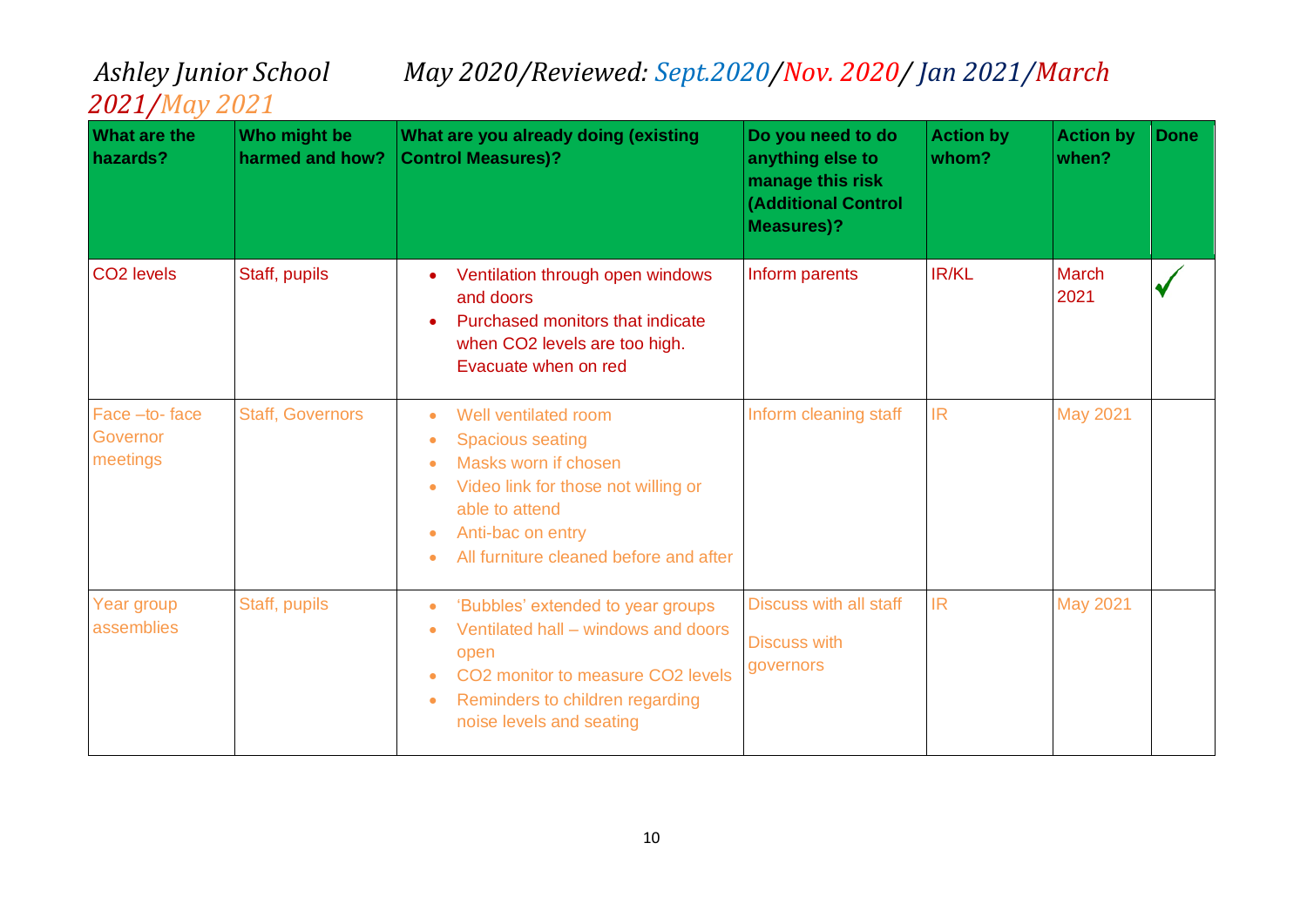| <b>What are the</b><br>hazards? | Who might be<br>harmed and how? | What are you already doing (existing<br><b>Control Measures)?</b>                                                                                                                                                                                                                                                                                                                                                                                   | Do you need to do<br>anything else to<br>manage this risk<br><b>(Additional Control</b><br><b>Measures)?</b> | <b>Action by</b><br>whom? | <b>Action by</b><br>when? | <b>Done</b> |
|---------------------------------|---------------------------------|-----------------------------------------------------------------------------------------------------------------------------------------------------------------------------------------------------------------------------------------------------------------------------------------------------------------------------------------------------------------------------------------------------------------------------------------------------|--------------------------------------------------------------------------------------------------------------|---------------------------|---------------------------|-------------|
| Lunchtime in the<br>hall        | Staff, pupils                   | Slow introduction - Year 3 only<br>$\bullet$<br>initially and then move to one upper<br>school year<br>Hall very well ventilated - doors and<br>windows open<br>Use of CO <sub>2</sub> monitor<br>Seating plan - children in 3's all<br>facing the same way and assigned<br>places - 24 tables<br>A reminder of noise levels and the<br>CO <sub>2</sub> monitor<br>Daily clean of tables and chairs<br>Anti-bac used before entry to dining<br>hall | Inform parents<br>Share process with all<br>staff and governors                                              | <b>IR</b>                 | <b>May 2021</b>           |             |
| Fun Run                         | Staff, pupils                   | Event held outdoors<br>$\bullet$<br>All children in year group bubbles<br>Children informed of route and<br>$\bullet$<br>expectations<br>No spectators<br>Volunteer Marshalls given protocols<br>$\bullet$<br>and informed of expectations                                                                                                                                                                                                          | Inform parents                                                                                               | <b>IR</b>                 | 27.5.21                   |             |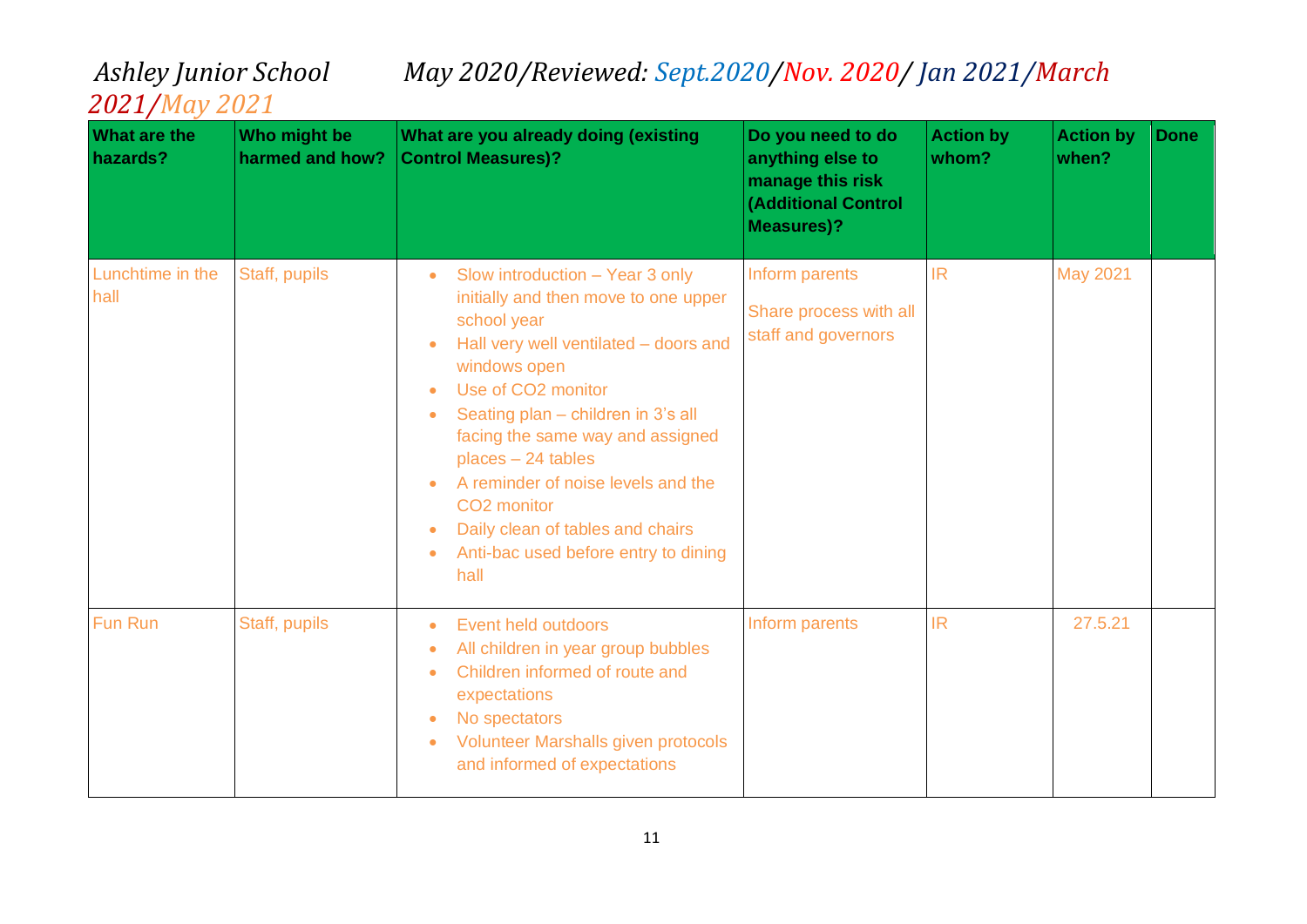## *2021/May 2021*

| <b>Risk Assessor</b><br><b>Kris Locke</b> | Signature | Date      |
|-------------------------------------------|-----------|-----------|
| Responsible Manager                       | Signature | Date      |
| lan Rix                                   | Jankit    | 25.5.2020 |

| <b>Date Reviewed</b> | <b>Signature</b>           | <b>Role</b> |
|----------------------|----------------------------|-------------|
| 3.09.2020            |                            | Headteacher |
| 17.09.2020           | Tankts<br>Tankts<br>Tankts | Headteacher |
| 9.11.2020            |                            | Headteacher |
| 4.01.2021            | Jankit                     | Headteacher |
| 28.01.2021           | Jankits                    | Headteacher |
| 22.3.2021            | Jankts<br>Jankts           | Headteacher |
| 17.5.2021            |                            | Headteacher |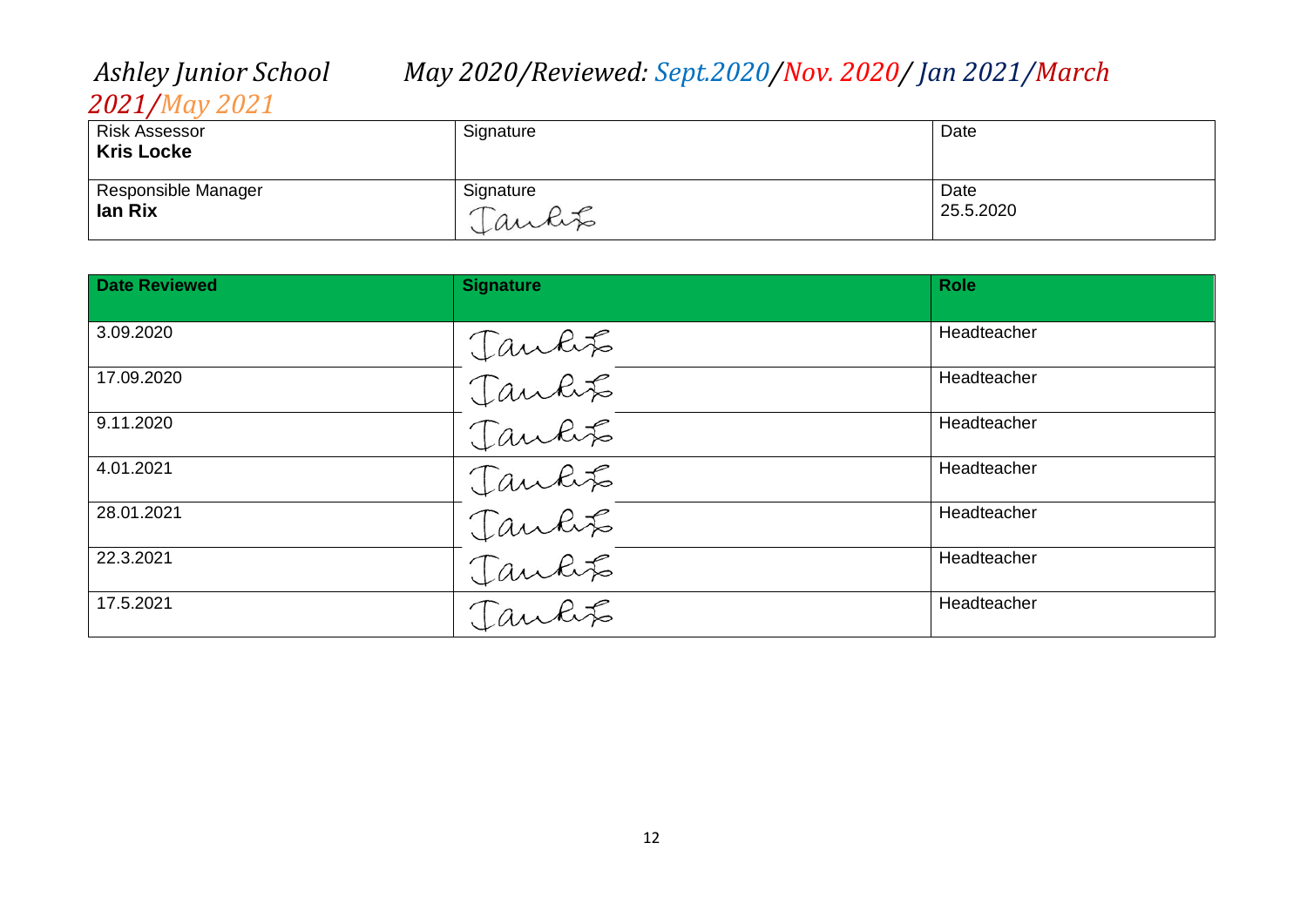### *2021/May 2021* **Action Plan for Risk Assessment**

Action Plan to be completed based on the findings of the risk assessment. The following actions are to be undertaken to reduce the risk level as far as reasonably practical and to ensure that all of the standard controls and local arrangements are in place.

| <b>No</b> | Hazard not fully<br>controlled                                            | Performance<br><b>Status</b><br><b>High</b><br><b>Medium</b><br>Low | <b>Action required</b>                                                            | Person Responsible | <b>Target Date</b> | Date of<br>Completion |
|-----------|---------------------------------------------------------------------------|---------------------------------------------------------------------|-----------------------------------------------------------------------------------|--------------------|--------------------|-----------------------|
| 1.        | Disinfecting of<br>resources                                              |                                                                     | Purchase disinfectant and ensure all<br>staff are aware of the necessity for this | KL                 | 1.6.20             | 2.6.2020              |
| 2.        | Signage and<br>markings placed<br>through school                          |                                                                     | Ensure all markings and signs are in<br>appropriate places                        | KL/IR              | 29.5.20            | 1.6.2020              |
| 3.        | All staff aware of<br>evacuation<br>procedure                             |                                                                     | Share with all staff at INSET day                                                 | IR.                | 1.6.20             | 4.6.2020              |
| 4.        | Staff aware of<br>protocol should first<br>aid have to be<br>administered |                                                                     | Share with all staff at INSET day                                                 | CM/IR              | 1.6.20             | 1.6.2020              |
| 5.        | Staff aware of<br>protocol for<br>supporting pupils<br>with SEND          |                                                                     | Share with all staff at INSET day                                                 | IR/SW              | 1.6.20             | 1.6.2020              |